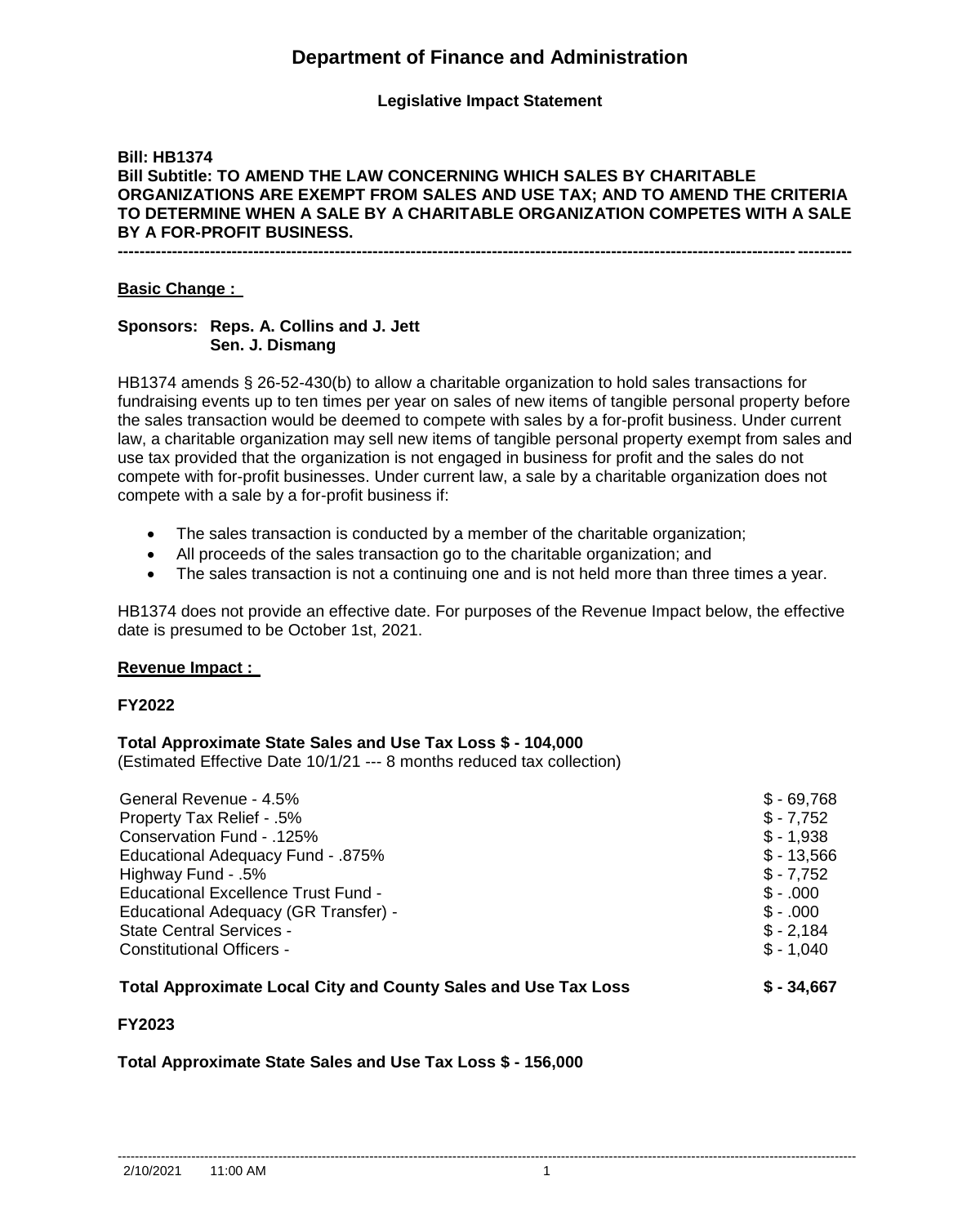# **Department of Finance and Administration**

**Legislative Impact Statement**

## **Bill: HB1374 Bill Subtitle: TO AMEND THE LAW CONCERNING WHICH SALES BY CHARITABLE ORGANIZATIONS ARE EXEMPT FROM SALES AND USE TAX; AND TO AMEND THE CRITERIA TO DETERMINE WHEN A SALE BY A CHARITABLE ORGANIZATION COMPETES WITH A SALE BY A FOR-PROFIT BUSINESS.**

| <b>Total Approximate Local City and County Sales and Use Tax Loss</b> | $$ - 52,000$ |
|-----------------------------------------------------------------------|--------------|
| <b>Constitutional Officers -</b>                                      | $$ -1,560$   |
| <b>State Central Services -</b>                                       | $$ -3,276$   |
| Educational Adequacy (GR Transfer) -                                  | $$ - 872$    |
| <b>Educational Excellence Trust Fund -</b>                            | $$ -9,865$   |
| Highway Fund - .5%                                                    | $$ - 11,628$ |
| <b>Educational Adequacy Fund - .875%</b>                              | $$ -20,349$  |
| Conservation Fund - .125%                                             | $$ -2,907$   |
| Property Tax Relief - .5%                                             | $$ - 11,628$ |
| General Revenue - 4.5%                                                | $$ -93,915$  |
|                                                                       |              |

## **Taxpayer Impact :**

An entity meeting the definition of a "charitable organization" for Arkansas sales and use tax purposes would now be limited to not more than ten fundraising events per year instead of the three events per year in order to qualify for the sales and use tax exemption under §§ 26-52-401(2) and -430(b). This exemption does not extend to for-profit businesses operating in conjunction with a charitable organization or at the charity's event.

### **Resources Required :**

None.

## **Time Required :**

Adequate time is provided for implementation.

### **Procedural Changes :**

Updates to the Sales and Use Tax Rules will need to be promulgated.

### **Other Comments :**

None.

## **Legal Analysis :**

Generally, sales made by a charitable organization are exempt from sales tax. If a charitable organization sells new tangible personal property, specified digital products, or digital code, then the sale is taxable if the sale competes with sales by for-profit businesses. § 26-52-430 defines sales that do "not compete with a sale by a for-profit business." Under current law, a sale by a charitable organization does not compete with a sale by a for-profit business if the sales transaction is conducted by a member of the charitable organization, all proceeds of the sales transaction go to the charitable

--------------------------------------------------------------------------------------------------------------------------------------------------------------------------